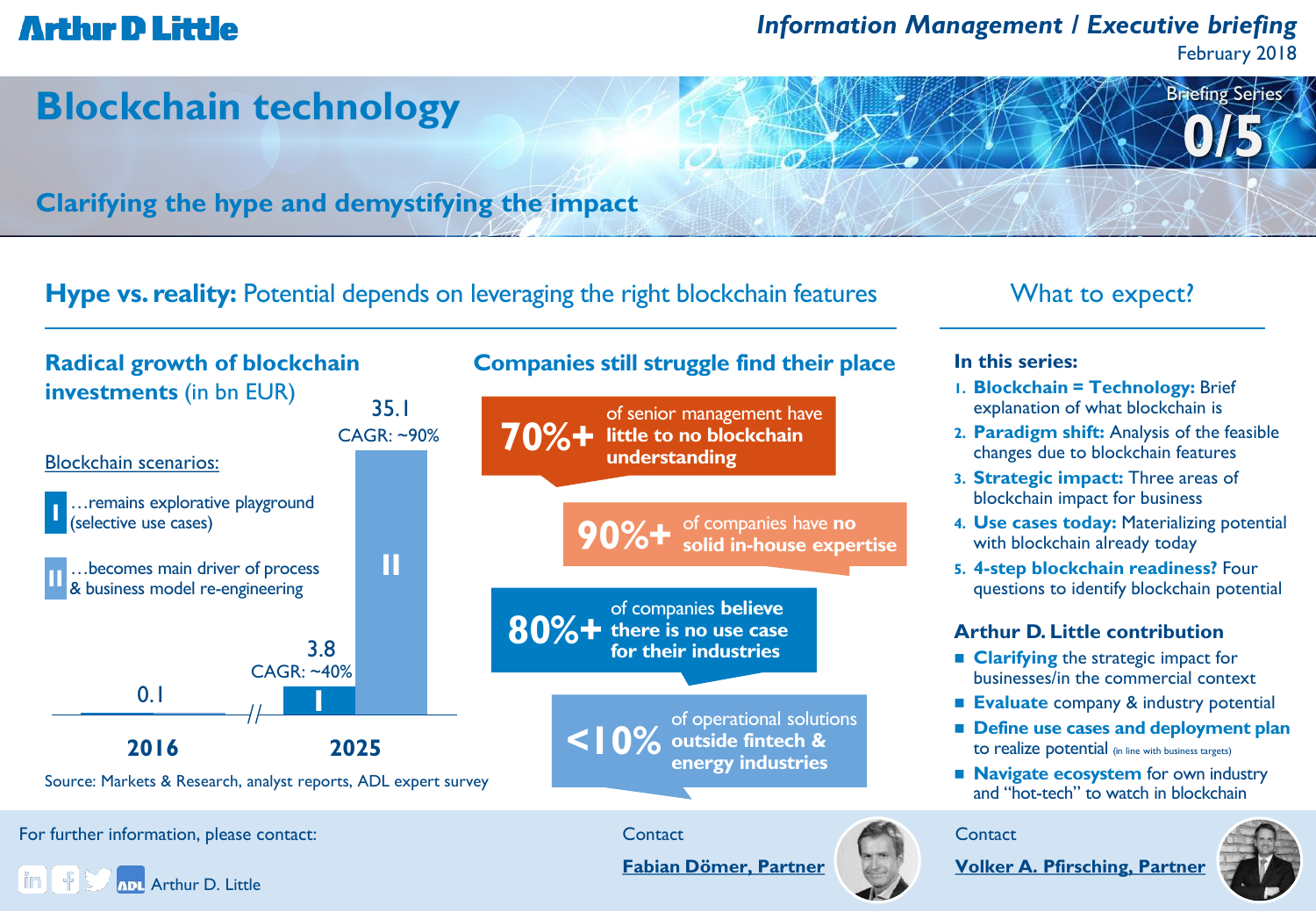## *Information Management / Executive briefing*

March 2018

Briefing Series

**1/5**

## **Blockchain technology**

**Clarifying the hype and demystifying the impact**

**Blockchain = Technology:** Focusing on a decentralized way of organizing data What to expect?

### **Four elements of how a blockchain works**

A



*2.***Chain of transactions** Linking all individual transactions to a sequential chain



### **Storing chain decentrally**

Distribution of new chain transactions to all computers



#### *4.***Validating data** Continuous validation of data authenticity and integrity

**Contact** 

*Mining Proof-of-work Proof-of-stake*



### **Contact**

**[Volker A. Pfirsching, Partner](mailto:pfirsching.volker@adlittle.com?subject=Blockchain technology)**



#### For further information, please contact:



### *Blockchain language*

*Address Encryption Token*

*Hashing Block*

*Peer-to-peer network*

# **Arthur D. Little recommendations**

- **Blockchain management workshops;** Discussing logic behind and value of blockchain
- **Technology radar** for identifying new technical developments and commercial blockchain technology solutions
- Evaluation of company-wide **blockchain technology strategy**
- **Due diligence** of technical blockchain solutions and partners
- **Exercise 2 Creating awareness of potential and** risks

Blockchain, the paradigm shift

**Next edition:**

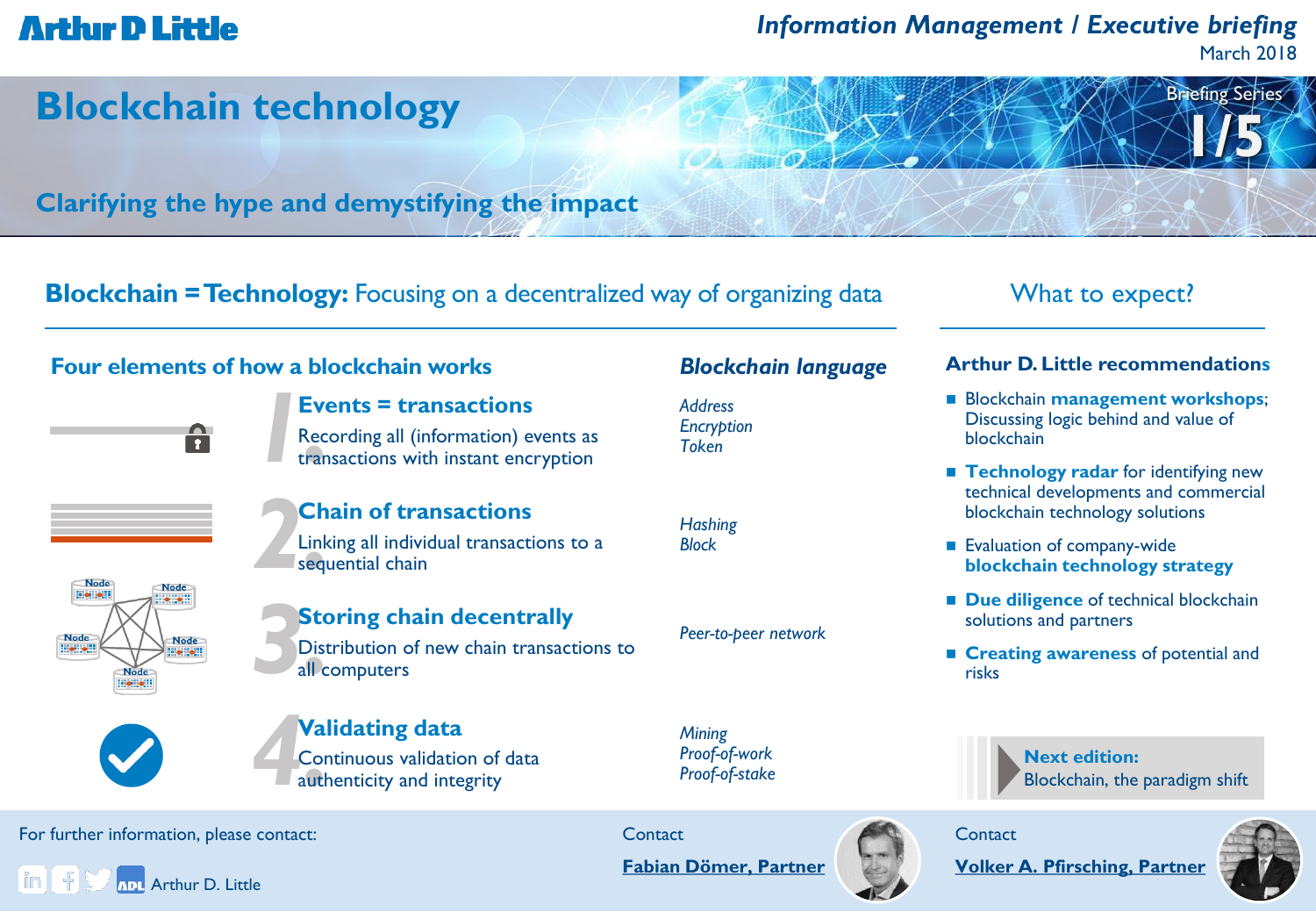## *Information Management / Executive briefing*

March 2018

Briefing Series

**2/5**

## **Blockchain technology**

**Clarifying the hype and demystifying the impact**



in. **ADI** Arthur D. Little **[Fabian Dömer, Partner](mailto:doemer.fabian@adlittle.com?subject=Blockchain technology)**



**[Volker A. Pfirsching, Partner](mailto:pfirsching.volker@adlittle.com?subject=Blockchain technology)**

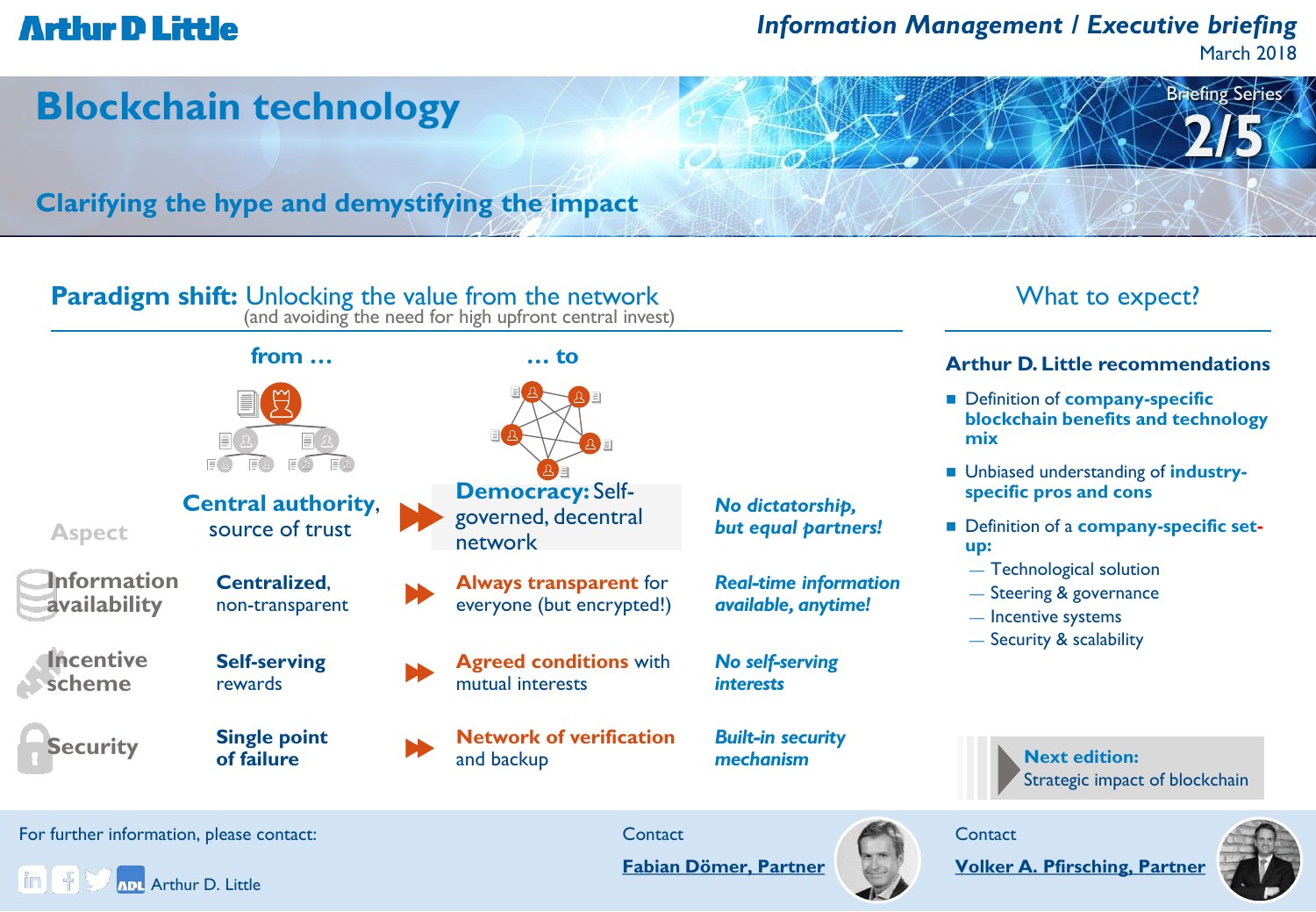## *Information Management / Executive briefing*

March 2018

Briefing Series

**3/5**

## **Blockchain technology**

**Clarifying the hype and demystifying the impact**

### **Strategic impact:** Optimizing organization today & creating future business What to expect?



#### **Arthur D. Little recommendations**

- **In-depth development and analysis of blockchain scenarios** for your organization
- Analysis of **strategic and operational impact** of blockchain
- **Design of business processes**  maximizing the benefit of blockchain
- Evaluation of **blockchain technology architecture** to support business needs
- Development of **deployment roadmap for scaling blockchain** activities

**Next edition:** Real-life use cases

**Contact** 

**[Volker A. Pfirsching, Partner](mailto:pfirsching.volker@adlittle.com?subject=Blockchain technology)**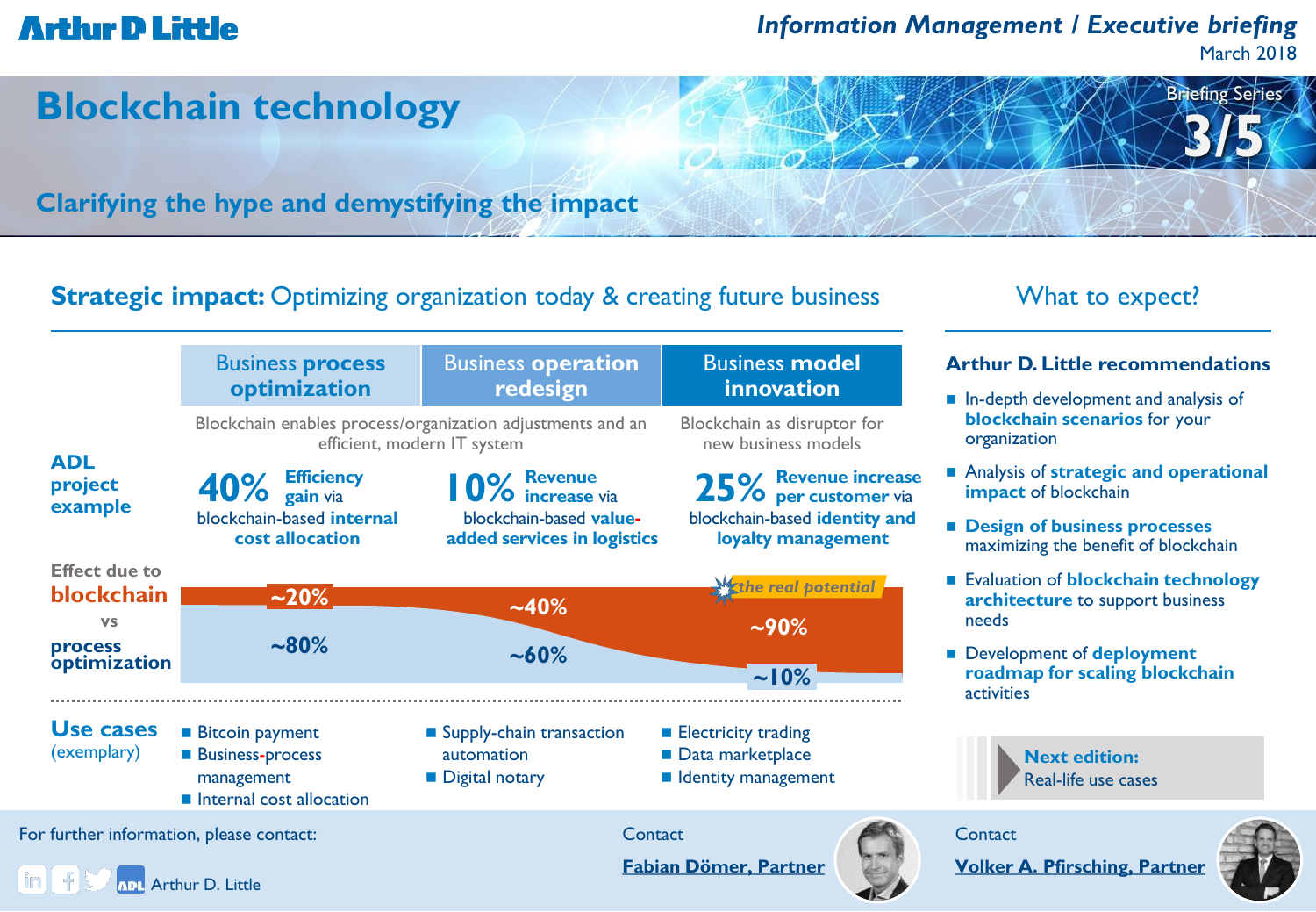## *Information Management / Executive briefing*

March 2018

Briefing Series

**4/5**

## **Blockchain technology**

**Clarifying the hype and demystifying the impact**

**Payments in cryptocurrencies Internal cost allocation** 

**Digital notary** 

### **Use cases:** Benefits can materialize for all business functions and all industries What to expect?

### **Arthur D. Little recommendations**

- **E** Outside-in perspective on relevant use cases for blockchain
- Definition of **company-specific use cases**
- Overview and visibility of the **blockchain developments/ ecosystem for your industry**
- **Commercial and technical evaluation** for use cases

**Next edition:** Do-it-yourself relevancy check



| Tunctions                     | Document management                                          |                                                 | <b>Financial accounting</b>                         |  |
|-------------------------------|--------------------------------------------------------------|-------------------------------------------------|-----------------------------------------------------|--|
|                               | Industries upgrade processes, operations and business models |                                                 |                                                     |  |
|                               | <b>Automotive</b>                                            | <b>Consumer &amp; retail</b>                    | <b>Energy &amp; utilities</b>                       |  |
| <b>Complete</b><br>industries | Maintenance log<br>On-demand services                        | ■ Certification of origin<br>Loyalty management | <b>Prosumer trading</b><br>Securitization of assets |  |

**Public services Telecom Travel & transportation Passport and visa** administration Fraud management ■ Seamless authentication **Billing for infrastructure** usage **Asset maintenance log** 

**Functions focusing on transactions can immediately benefit from**

Real-estate registry

**The economy**

**Single business functions**

*SELECTION*

**Instant data monetization through a trusted, decentralized marketplace**

For further information, please contact:

**ADI** Arthur D. Little

**Contact** 

**Shareholder and union votes** Know-your-customer management

■ Own (internal) currency

**[Fabian Dömer, Partner](mailto:doemer.fabian@adlittle.com?subject=Blockchain technology)**





**[Volker A. Pfirsching, Partner](mailto:pfirsching.volker@adlittle.com?subject=Blockchain technology)**